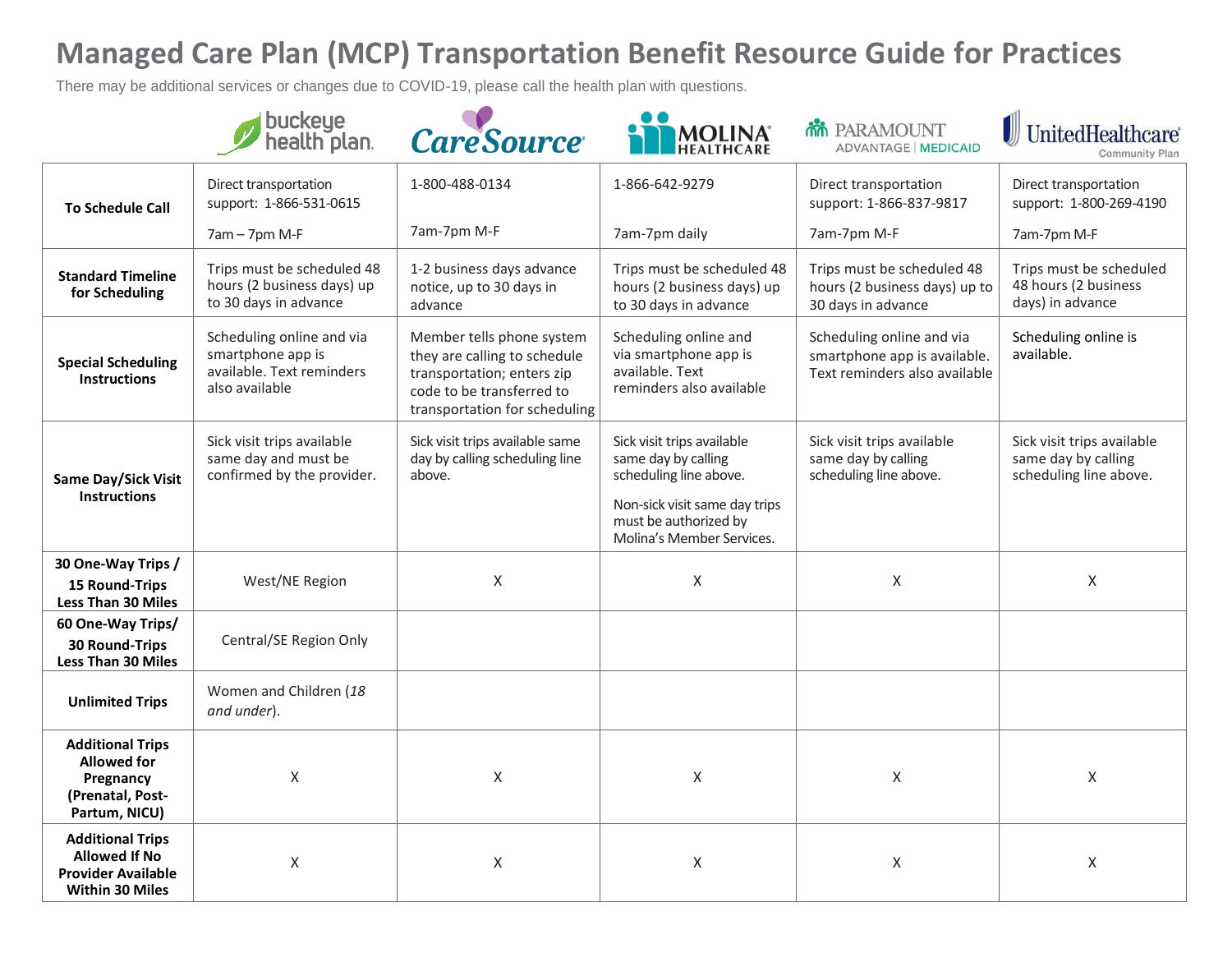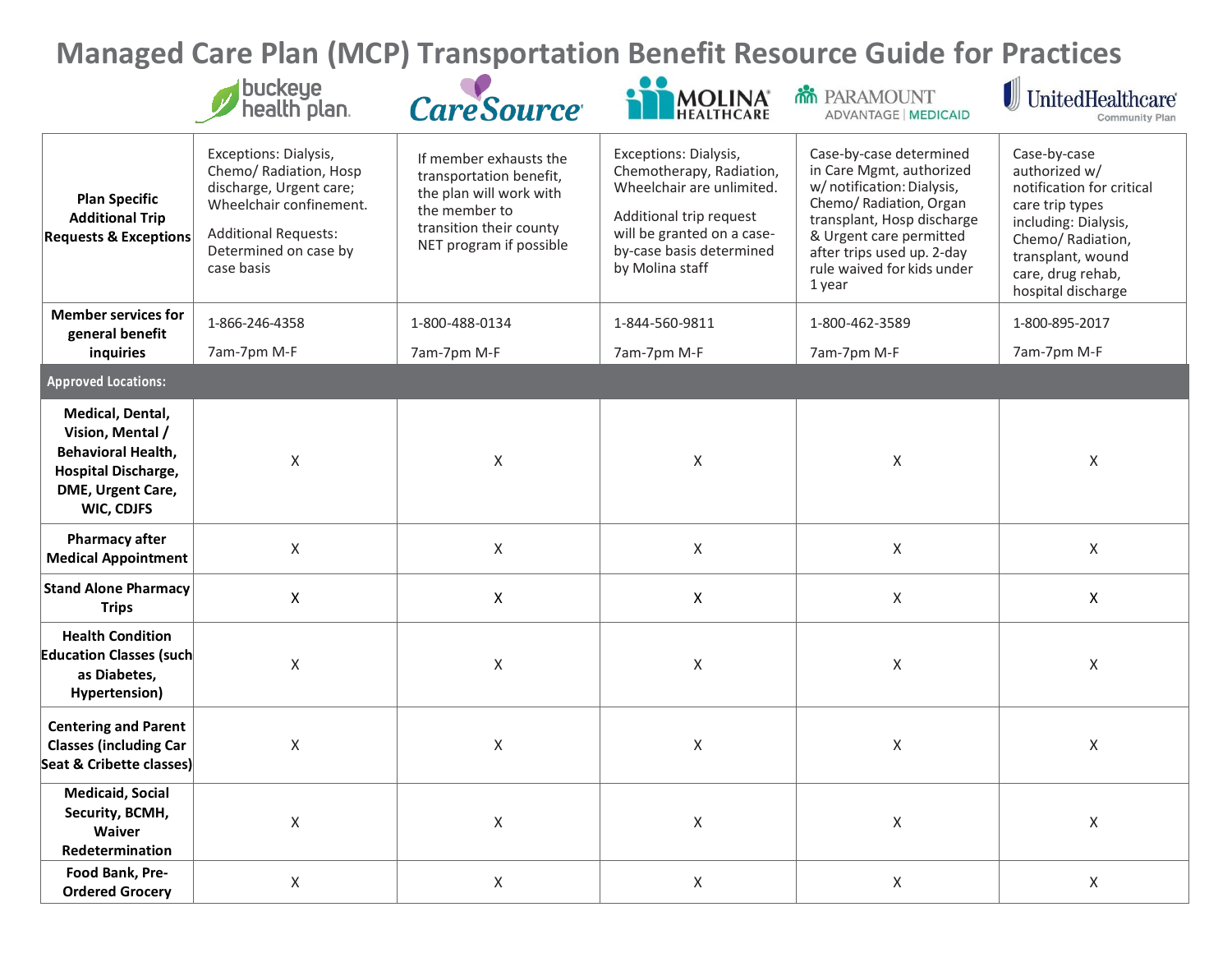| <b>School District</b><br><b>COVID-19 Food</b><br><b>Packages</b> | Any member under 16 years of<br>age must have parent/guardian<br>present for this trip purpose | Any member under the age of<br>16 must have parent/guardian<br>present for this trip purpose, or<br>underage member must be an<br>emancipated minor<br>A parent/guardian of a member<br>may schedule a trip for this<br>purpose and the child member<br>does not need to be present | Any member under 16 years<br>of age must have<br>parent/guardian present for<br>this trip purpose<br>Any member or<br>parent/guardian may contact<br><b>Molina Transportation</b><br>services to schedule a pick-up<br>and delivery of the food<br>package to the home.**<br>**Member and/or<br>parent/guardian will not be<br>present for this trip. Please<br>confirm and communicate for<br>the district's families any<br>information that the<br>transportation driver would<br>need to have to pick up food<br>on behalf of the child(ren).<br>(This pickup/delivery option<br>without the child or<br>parent/guardian present may<br>not be an option for every<br>school food package<br>program.) | Any member under 16 years of Any member under 16 years of<br>age must have parent/guardian<br>present for this trip purpose | age must have parent/guardian<br>present for this trip purpose |
|-------------------------------------------------------------------|------------------------------------------------------------------------------------------------|-------------------------------------------------------------------------------------------------------------------------------------------------------------------------------------------------------------------------------------------------------------------------------------|------------------------------------------------------------------------------------------------------------------------------------------------------------------------------------------------------------------------------------------------------------------------------------------------------------------------------------------------------------------------------------------------------------------------------------------------------------------------------------------------------------------------------------------------------------------------------------------------------------------------------------------------------------------------------------------------------------|-----------------------------------------------------------------------------------------------------------------------------|----------------------------------------------------------------|
|-------------------------------------------------------------------|------------------------------------------------------------------------------------------------|-------------------------------------------------------------------------------------------------------------------------------------------------------------------------------------------------------------------------------------------------------------------------------------|------------------------------------------------------------------------------------------------------------------------------------------------------------------------------------------------------------------------------------------------------------------------------------------------------------------------------------------------------------------------------------------------------------------------------------------------------------------------------------------------------------------------------------------------------------------------------------------------------------------------------------------------------------------------------------------------------------|-----------------------------------------------------------------------------------------------------------------------------|----------------------------------------------------------------|